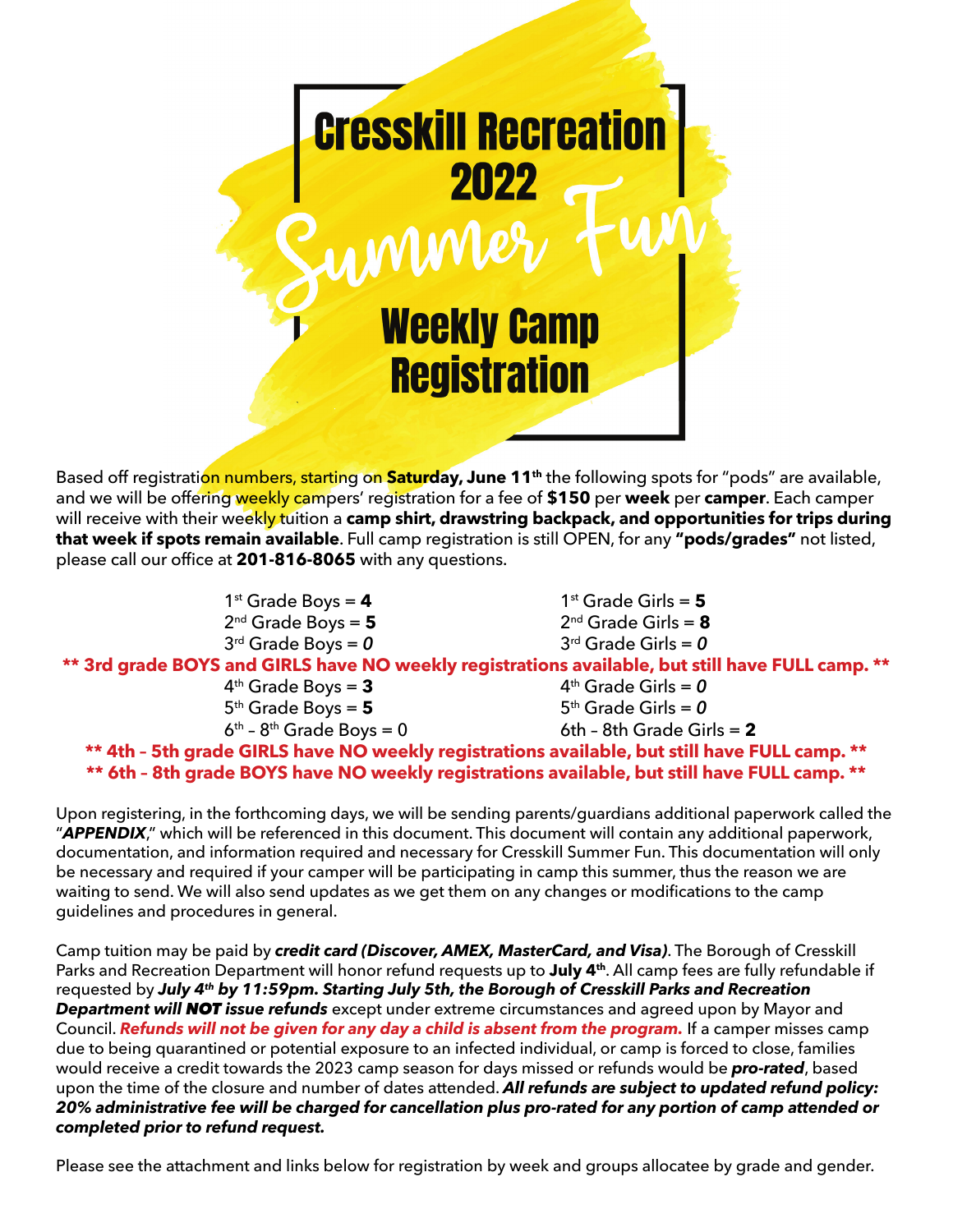# **2021 SUMMER FUN - WEEKLY BREAKDOWN**

### **WEEK 1 (JUNE 27TH – JULY 1ST)**

 $\bullet$  1<sup>ST</sup> GRADE BOYS (4)

**[https://register.capturepoint.com/reg/cat\\_program\\_list\\_detail.cfm?season\\_id=17476&program\\_id=1723799](https://register.capturepoint.com/reg/cat_program_list_detail.cfm?season_id=17476&program_id=1723799)**  $\bullet$  1st GRADE GIRLS (5)

**[https://register.capturepoint.com/reg/cat\\_program\\_list\\_detail.cfm?season\\_id=17476&program\\_id=1723800](https://register.capturepoint.com/reg/cat_program_list_detail.cfm?season_id=17476&program_id=1723800)** • 2<sup>ND</sup> GRADE BOYS (5)

**[https://register.capturepoint.com/reg/cat\\_program\\_list\\_detail.cfm?season\\_id=17476&program\\_id=1723801](https://register.capturepoint.com/reg/cat_program_list_detail.cfm?season_id=17476&program_id=1723801)**  $\bullet$  2<sup>ND</sup> GRADE GIRLS (8)

**[https://register.capturepoint.com/reg/cat\\_program\\_list\\_detail.cfm?season\\_id=17476&program\\_id=1723802](https://register.capturepoint.com/reg/cat_program_list_detail.cfm?season_id=17476&program_id=1723802)** • 4<sup>TH</sup> GRADE BOYS (3)

**[https://register.capturepoint.com/reg/cat\\_program\\_list\\_detail.cfm?season\\_id=17476&program\\_id=1723804](https://register.capturepoint.com/reg/cat_program_list_detail.cfm?season_id=17476&program_id=1723804)** • 5<sup>TH</sup> GRADE BOYS (5)

**[https://register.capturepoint.com/reg/cat\\_program\\_list\\_detail.cfm?season\\_id=17476&program\\_id=1723807](https://register.capturepoint.com/reg/cat_program_list_detail.cfm?season_id=17476&program_id=1723807)**  $\bullet$  SENIOR GIRLS (6<sup>TH</sup> – 8<sup>TH</sup>) GRADE GIRLS (2)

**[https://register.communitypass.net/reg/cat\\_program\\_list\\_detail.cfm?season\\_id=17476&program\\_id=1723811](https://register.communitypass.net/reg/cat_program_list_detail.cfm?season_id=17476&program_id=1723811)**

## **WEEK 2 (JULY 5TH – JULY 8TH)**

 $\bullet$  1<sup>ST</sup> GRADE BOYS (4)

**[https://register.capturepoint.com/reg/cat\\_program\\_list\\_detail.cfm?season\\_id=17476&program\\_id=1723812](https://register.capturepoint.com/reg/cat_program_list_detail.cfm?season_id=17476&program_id=1723812)**  $\bullet$  1<sup>ST</sup> GRADE GIRLS (5)

**[https://register.communitypass.net/reg/cat\\_program\\_list\\_detail.cfm?season\\_id=17476&program\\_id=1723813](https://register.communitypass.net/reg/cat_program_list_detail.cfm?season_id=17476&program_id=1723813)** • 2<sup>ND</sup> GRADE BOYS (5)

**[https://register.capturepoint.com/reg/cat\\_program\\_list\\_detail.cfm?season\\_id=17476&program\\_id=1723814](https://register.capturepoint.com/reg/cat_program_list_detail.cfm?season_id=17476&program_id=1723814)**  $\bullet$  2<sup>ND</sup> GRADE GIRLS (8)

**[https://register.capturepoint.com/reg/cat\\_program\\_list\\_detail.cfm?season\\_id=17476&program\\_id=1723815](https://register.capturepoint.com/reg/cat_program_list_detail.cfm?season_id=17476&program_id=1723815)** • 4<sup>TH</sup> GRADE BOYS (3)

**[https://register.capturepoint.com/reg/cat\\_program\\_list\\_detail.cfm?season\\_id=17476&program\\_id=1723816](https://register.capturepoint.com/reg/cat_program_list_detail.cfm?season_id=17476&program_id=1723816)** • 5<sup>TH</sup> GRADE BOYS (5)

**[https://register.capturepoint.com/reg/cat\\_program\\_list\\_detail.cfm?season\\_id=17476&program\\_id=1723819](https://register.capturepoint.com/reg/cat_program_list_detail.cfm?season_id=17476&program_id=1723819)**  $\bullet$  SENIOR GIRLS (6<sup>TH</sup> – 8<sup>TH</sup>) GRADE GIRLS (2)

**[https://register.capturepoint.com/reg/cat\\_program\\_list\\_detail.cfm?season\\_id=17476&program\\_id=1723823](https://register.capturepoint.com/reg/cat_program_list_detail.cfm?season_id=17476&program_id=1723823)**

### **WEEK 3 (JULY 11TH – JULY 15TH)**

• 1<sup>ST</sup> GRADE BOYS (4)

**[https://register.capturepoint.com/reg/cat\\_program\\_list\\_detail.cfm?season\\_id=17476&program\\_id=1723824](https://register.capturepoint.com/reg/cat_program_list_detail.cfm?season_id=17476&program_id=1723824)**  $\bullet$  1<sup>ST</sup> GRADE GIRLS (5)

**[https://register.communitypass.net/reg/cat\\_program\\_list\\_detail.cfm?season\\_id=17476&program\\_id=1723825](https://register.communitypass.net/reg/cat_program_list_detail.cfm?season_id=17476&program_id=1723825)**  $\bullet$  2<sup>ND</sup> GRADE BOYS (5)

**[https://register.capturepoint.com/reg/cat\\_program\\_list\\_detail.cfm?season\\_id=17476&program\\_id=1723826](https://register.capturepoint.com/reg/cat_program_list_detail.cfm?season_id=17476&program_id=1723826)** • 2<sup>ND</sup> GRADE GIRLS (8)

**[https://register.capturepoint.com/reg/cat\\_program\\_list\\_detail.cfm?season\\_id=17476&program\\_id=1723827](https://register.capturepoint.com/reg/cat_program_list_detail.cfm?season_id=17476&program_id=1723827)**  $\bullet$  4<sup>TH</sup> GRADE BOYS (3)

**[https://register.capturepoint.com/reg/cat\\_program\\_list\\_detail.cfm?season\\_id=17476&program\\_id=1723828](https://register.capturepoint.com/reg/cat_program_list_detail.cfm?season_id=17476&program_id=1723828)**  $\bullet$  5<sup>TH</sup> GRADE BOYS (5)

**[https://register.capturepoint.com/reg/cat\\_program\\_list\\_detail.cfm?season\\_id=17476&program\\_id=1723830](https://register.capturepoint.com/reg/cat_program_list_detail.cfm?season_id=17476&program_id=1723830)** • SENIOR GIRLS ( $6<sup>TH</sup> - 8<sup>TH</sup>$ ) GRADE GIRLS (2)

**[https://register.capturepoint.com/reg/cat\\_program\\_list\\_detail.cfm?season\\_id=17476&program\\_id=1723835](https://register.capturepoint.com/reg/cat_program_list_detail.cfm?season_id=17476&program_id=1723835)**